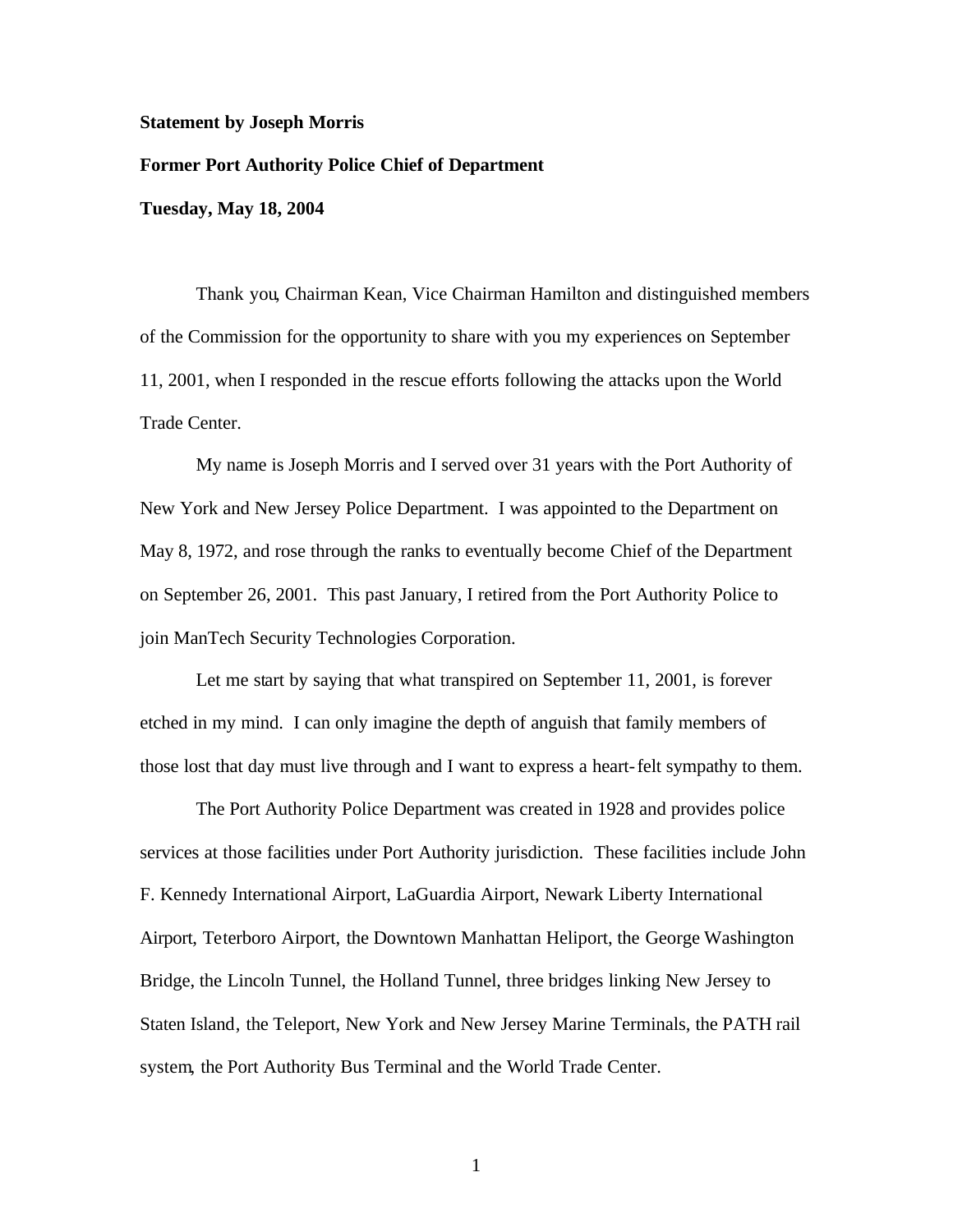Our Police Department maintains a Central Police Desk that historically was located at the Department's Headquarters. One of the primary functions of the Central Police Desk is to monitor and provide the communications link for the intra-department communications as well as the inter-agency communications. It is designated as the Level One Emergency Operations Center as part of the Incident Command System. The Central Police Desk serves as an additional communications resource to the different facilities during incidents, making many of the notifications and providing information.

Alan Reiss had spoken of the Port Authority having constructed three incident command centers in the World Trade Center – one on the Sixty-Fourth floor of the North Tower, one on the 22nd floor of the North Tower, and one on the B1 sub-level of the complex. The agency also had an alternate Incident Command Center on the first floor of the Journal Square Transportation Center.

The Port Authority Police are unique to law enforcement in several ways. First, all members of the department have police powers in the states of New York and New Jersey. Second, a majority of the department is cross-trained in fighting fires. At the three major airports, personnel are trained and FAA-certified as Aircraft Rescue Firefighters, a specialty that entails responding to an aircraft disaster with the express purpose of providing an avenue of escape for passengers and crew and to rescue persons who need assistance. After that objective is accomplished, the aircraft fire becomes a structural fire and the local firefighting agency extinguishes the fire. Police officers assigned to the World Trade Center Command were also trained and certified as structural firefighters. They would be the first to respond to fire alarms in the World Trade Center complex and report the fire and need to respond to the Fire Department of New York City.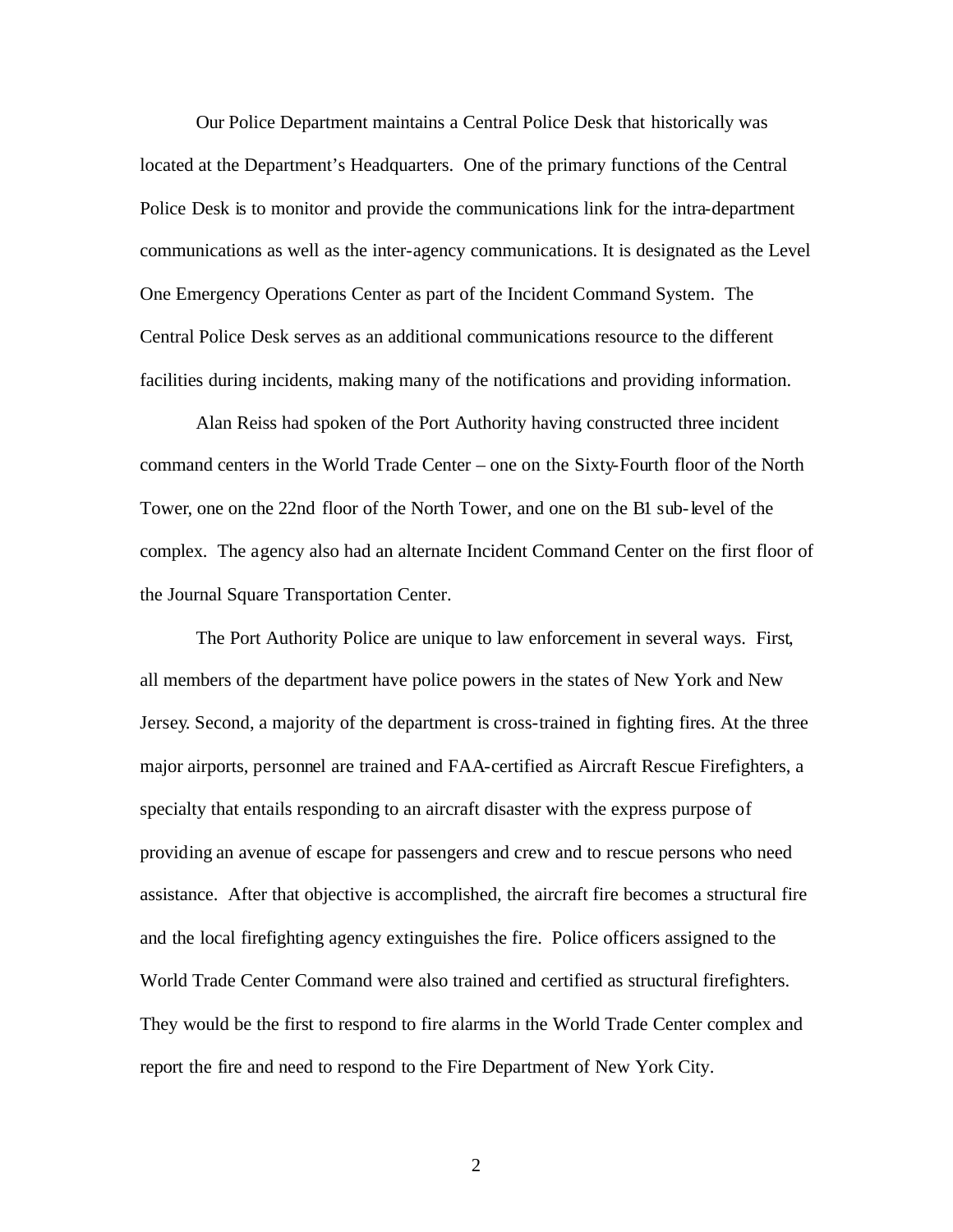Our Police Department also is unique in that it interacts with numerous other local, state and federal government agencies on a daily basis as part of its operations. These jurisdictions are located in the two states that encompass ten counties within eleven cities and municipalities. The Port Authority as an agency does business within three federal court jurisdictions, and federal agencies have, for the most part, independent offices in both states. The Department is an active member on many interagency task forces, including the FBI Joint Terrorist Task Force out of the New York and Newark offices and Drug Enforcement Administration Task forces and U.S. Customs Task forces at JFK and Newark Liberty International Airport.

On the morning of September 11, 2001, there were 1,301 sworn members on the Police Department. They were performing their duties and responsibilities to ensure the safety of the public and passage of commerce at some of the busiest and most vital transportation facilities in the country. September 11, 2001, is without doubt the most tragic day in the long history of the Port Authority. The agency lost 84 members of its family, which included 37 police officers and supervisors. This remains the largest single-day loss of police staff by any force in the history of U.S. law enforcement.

 On the morning of September 11, I held the rank of Police Inspector and was assigned to LaGuardia Airport as its Commanding Officer. In the blink of an eye that morning, my life, as well as everyone else's life, changed forever. While sitting in my office, I was informed that an aircraft had flown into the World Trade Center. I turned on my office television set and observed the north tower's upper floors engulfed in fire.

I initiated a mobilization of personnel following long-held Department plans and procedures for response to the World Trade Center for aircraft disasters and high-rise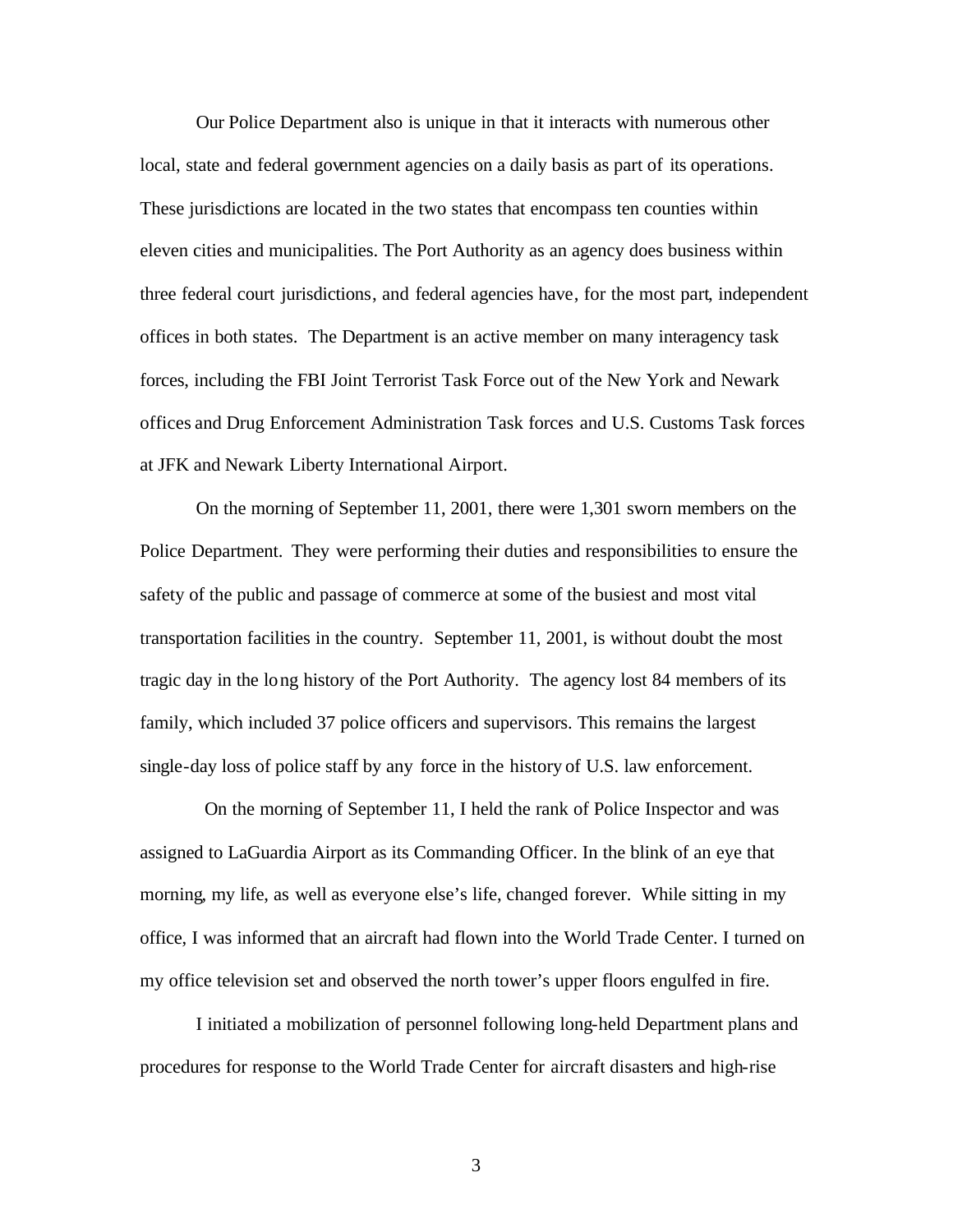fires. The Command assembled 17 sworn personnel which included police officers, detectives and supervisors. The assembled contingent included personnel who had worked at the World Trade Center. Those responding, as well as myself, had in our possession our Aircraft Rescue Firefighter proximity gear. Seven vehicles, including marked and unmarked sedans and the Emergency Service Unit Truck, were utilized for transportation. The mobilization of the LaGuardia Command personnel was reported to the Central Police Desk.

Our police caravan used the Brooklyn Queens Expressway and it provided me a panoramic view of the World Trade Center Towers fully engulfed in flames. At that point, I realized the buildings were under a coordinated attack. I was unable to make contact with the Central Police Desk via the All-Facility Channel. The LaGuardia Command heard me, but I received no response from the Central Desk.

The Williamsburg Bridge provided our access to Manhattan; traffic was restricted to emergency response vehicles only. While crossing the bridge, I realized that this day was completely different than the 1993 World Trade Center bombing and response that I had taken part in. That day I had responded from our police headquarters with James Nachstein, the Police Department's Chief of Operations. I remember his words early during that February afternoon that "we were involved in a tidal wave and it was our job not to drown and to bring order to chaos." He also spoke at one point about communications being chaotic and that one must rely on the responders' experience, training and initiative using the equipment available. Those words rang clear that day. I also had served as the Western Zone Commander; the Zone included the World Trade Center Command, so I knew its geography and operations.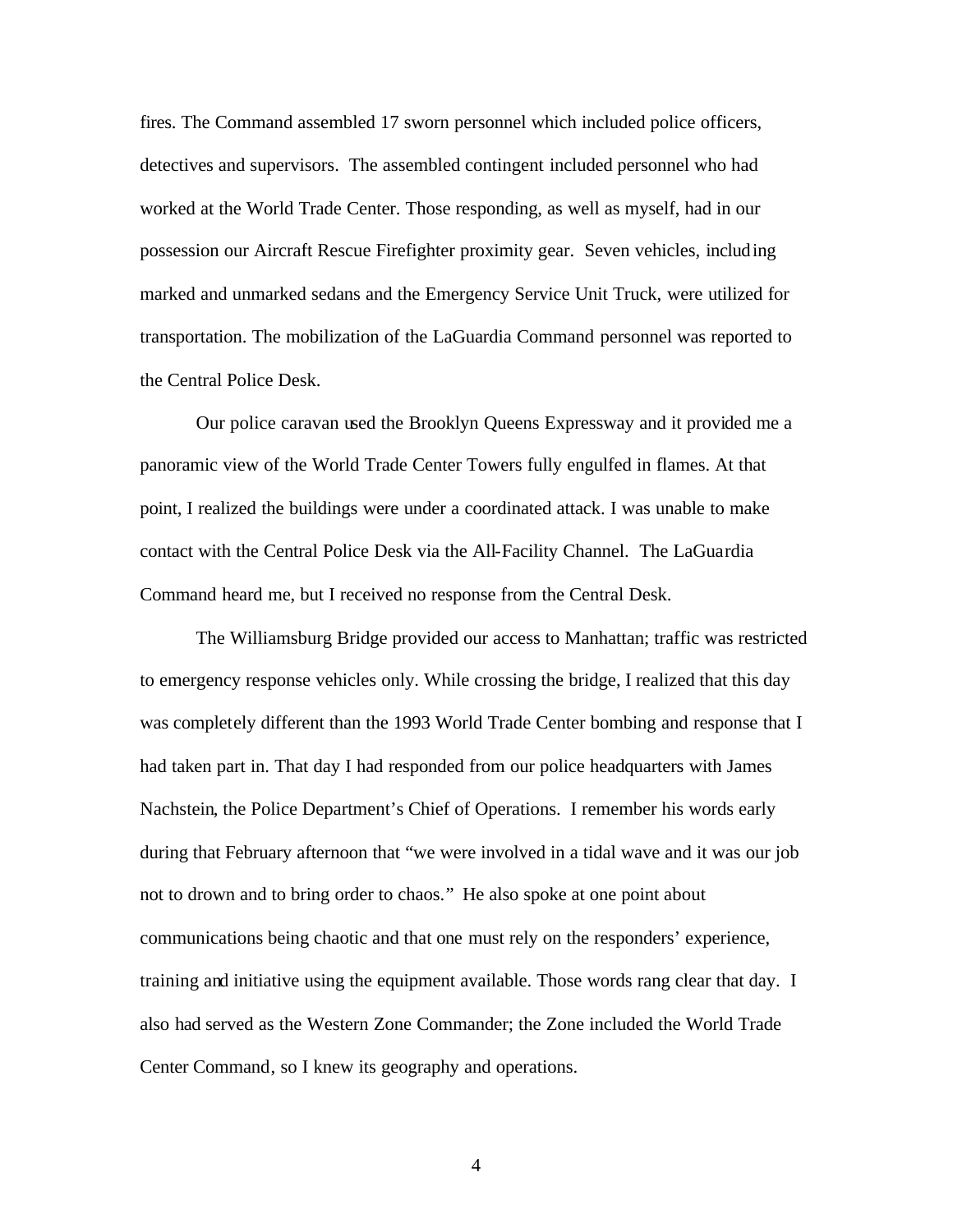I instructed the LaGuardia Command to contact and instruct all the afternoon shift police personnel to immediately respond to the airport realizing there would be a great demand for officers at the World Trade Center and also at the airport to meet the extra security demands that I anticipated would be put in place by the Federal Aviation Administration.

As we entered Manhattan and approached the World Trade Center on the downtown streets, I observed the conditions. We made our way to the World Trade Center Barclay Street Entrance/Exit Ramp and left our sedan vehicles in that area. I instructed all to bring their proximity gear and to use Barclay Street and respond to West Street where the Department's Mobile Command Post would have responded, as directed in response plans. Our Emergency Service Vehicle also responded to West Street.

At West Street just north of Vesey Street the Department's Mobile Command Post had set up. At that location there were approximately 40 to 50 officers, sergeants and lieutenants. I was the highest-ranking commander at that location and conferred with NYPD First Deputy Commissioner Joseph Dunne for a short period as he was responding to the NYPD Command Center at One Police Plaza. Communications, both radio and cell phone, were not working from the Mobile Command Post. The radio service was out on both Channel A and the 800 system after being damaged by the falling debris and fire at the World Trade Center buildings.

 I spoke to personnel who had responded from headquarters and knew Public Safety Director Fred Morrone, Chief James Romito and Inspector Anthony Infante had entered and gone up Tower One with the purpose of making contact with Port Authority Executive Director Neil Levin at the Operations Center on the 64th floor. I also was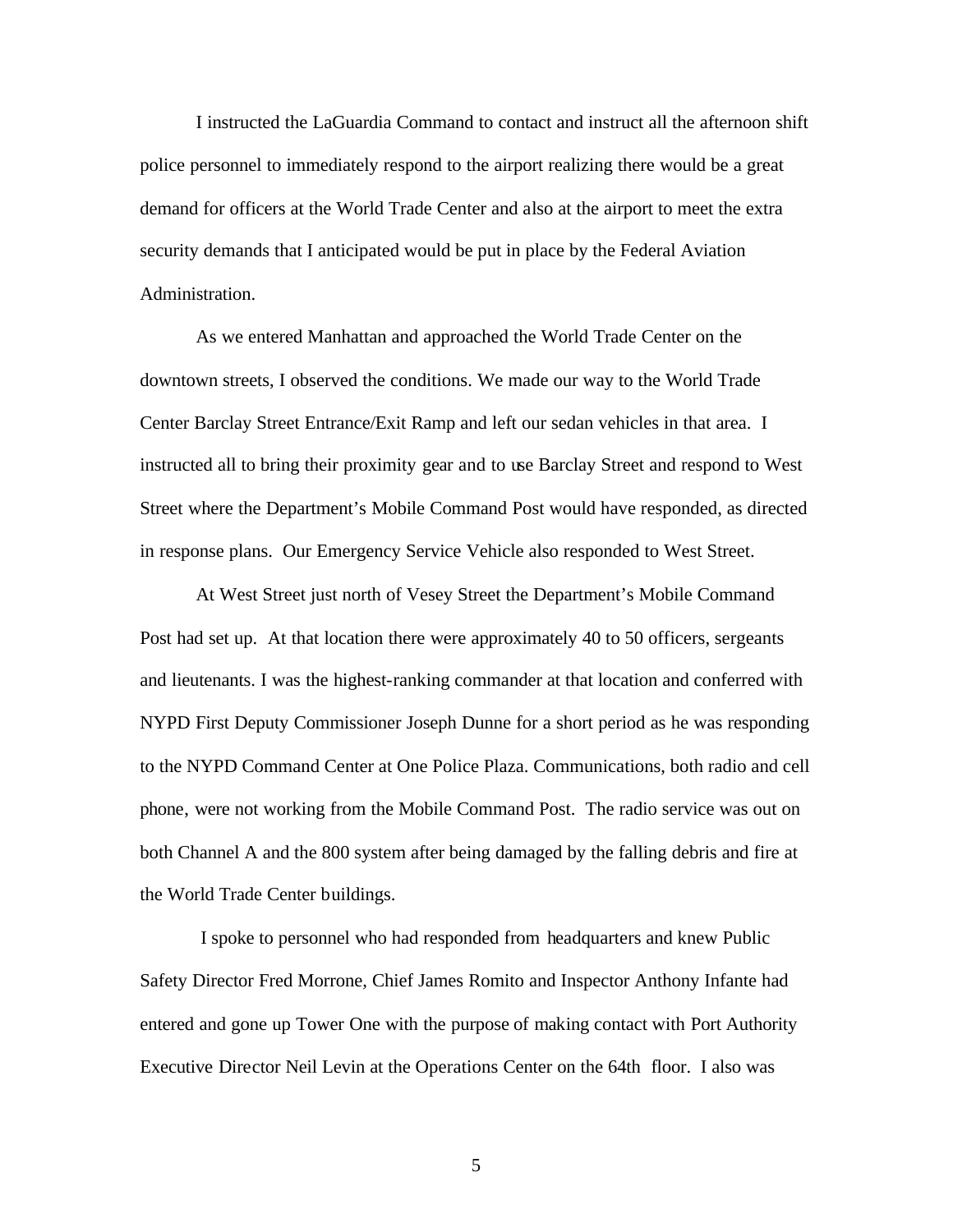informed the other responding Chief, William Hall, had responded to the World Trade Center Police Desk. I spoke with Port Authority Emergency Services Sergeant John Flynn, who informed me of what he knew of the situation. I had the police personnel break up into groups of three to four officers to be teamed up with a sergeant or lieutenant. Other Port Authority employees were present at that location, and I informed them they should stay at that location until more information was gathered for responses. I also observed a number of emergency responders and vehicles, but relatively few civilians moving north on West Street.

After being at that location for about four to five minutes with no radio and little phone communications and receiving information from personnel, I decided to respond to World Trade Center Tower One with the purpose of meeting at the Incident Command Post that would have been set up with the Fire Department, Port Authority World Trade Center Command police supervisor and World Trade Center Operations personnel in the lobby. I responded with a Lieutenant who had nine years of experience at the complex as a police officer and sergeant, including the 1993 bombing. I informed the supervisors I was going to the Incident Command Post and to remain in that location until I returned with a plan. While walking south on West Street in the area of the Northern Bridge, I observed many dark objects high above in the air coming from Building Two and the tower itself then started to collapse. I turned and ran from the avalanche of debris and dove into our Mobile Command Post to escape from being inundated by the dust cloud.

Personnel ran seeking cover in the best manner available. This period of time I can only describe as being in a warm whiteout blizzard of fine granulated powder that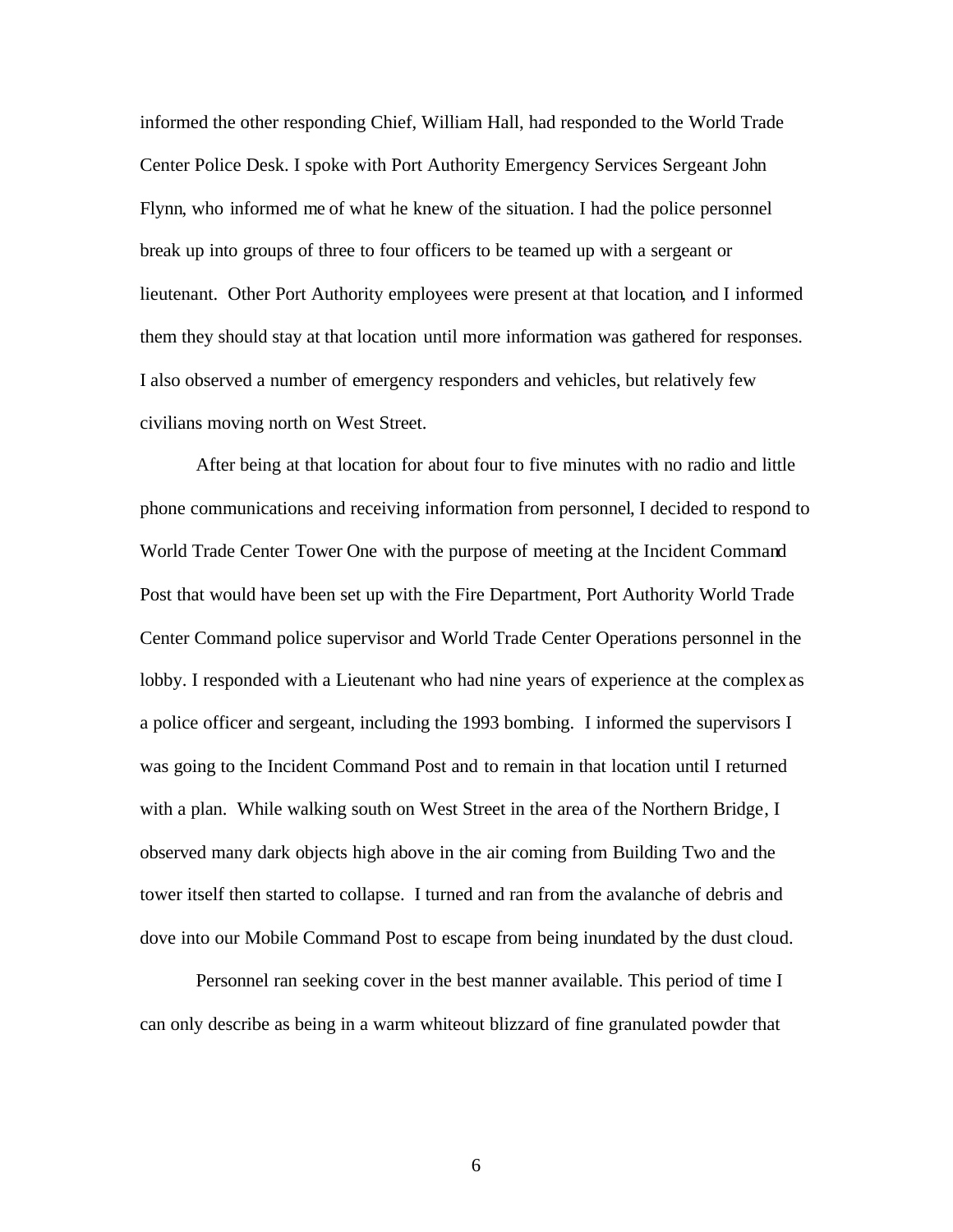invaded everything. During this period, we assisted persons who came to the vehicle seeking shelter and aid. Once the cloud of debris passed, personnel came out of cover.

Port Authority personnel again gathered to regroup at the Mobile Command Post. At this time, Captain Anthony Whitaker, the World Trade Center Commanding Officer, came to the Mobile Command Post and warned of the North Tower being in danger of also coming down. I remember Alan Reiss stopping and returning to the World Trade Center in an attempt to better assess the situation. I knew that the Mobile Command Post must be moved north on West Street. It had to first have its air filters cleaned because it stalled due to the dust cloud. After being cleaned of debris and being restarted it was moved. It was moved and parked on West Street between Murray and Chambers Street. More Port Authority personnel gathered at this location. Personnel were being accounted for and rescue and investigative plans were being developed with supervisors. It was during these discussions that Tower One collapsed. Again the avalanche and cloud took over the area and personnel took cover the best they could. I reentered the Mobile Command for whatever protection it could offer.

After this cloud passed, regrouping again took place and Port Authority personnel, both police and civilians, gathered at Manhattan Borough Community College. The College provided hit-or-miss hard wire telephone capabilities, cell phone service was even less reliant and our radios where not operating. Port Authority personnel, both civilian and police, did accounting of personnel and assessment of available equipment. After speaking to Edward Sullivan, a Vice President of the College, we established the gym as the Port Authority compound for our rescue and recovery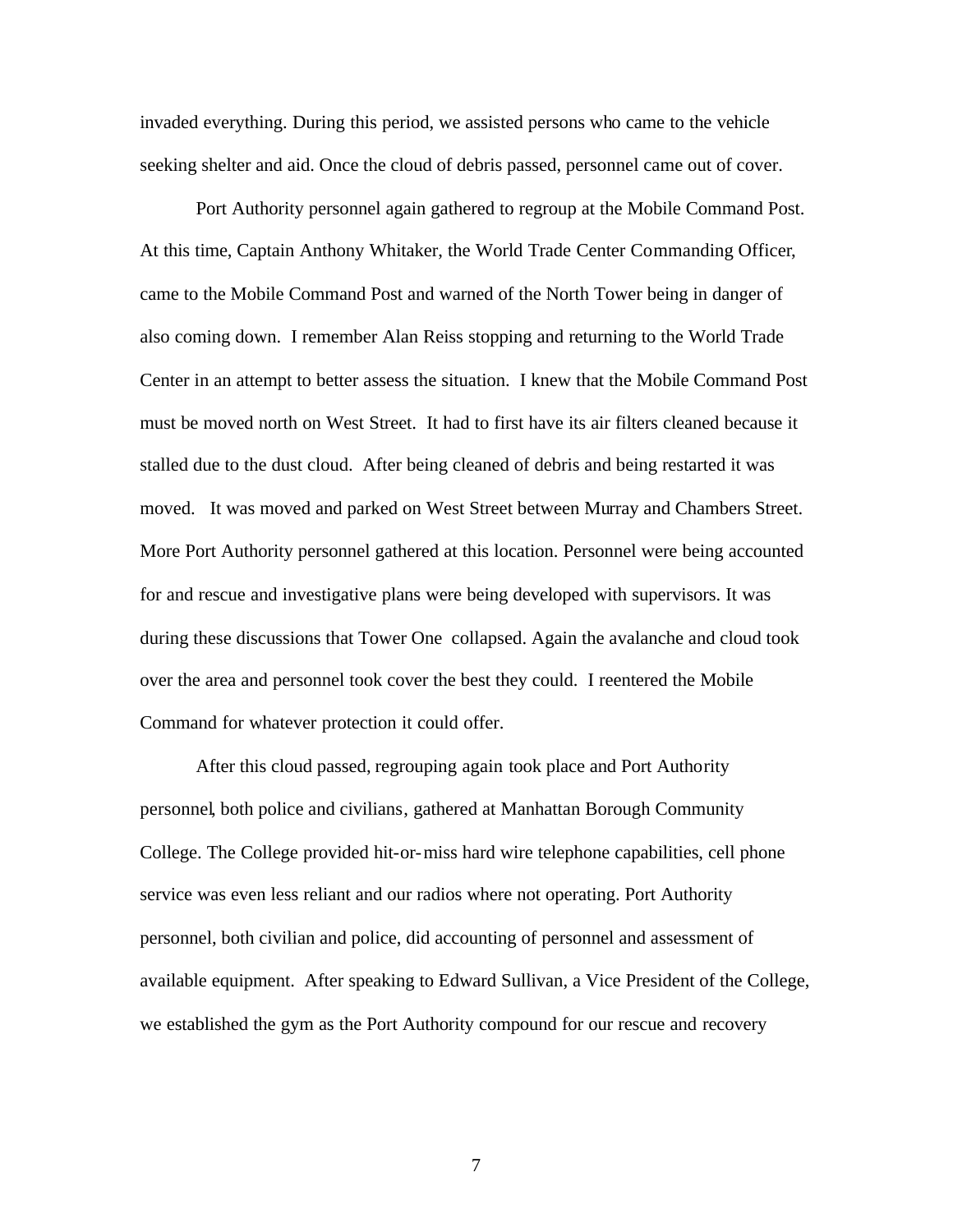operations. We shared that space with medical personnel who responded to provide medical aid for persons rescued from the debris.

Chief Hall appeared and met with Inspector Fields, Inspector Norris and myself. As information came in, personnel were delegated responsibilities, and personnel assigned tasks. Sergeant John Flynn was delegated to respond to the World Trade Center site to develop and assess what needed to be done there. Chief Hall after a period of time responded to the Command Center located at Journal Square Transportation Center that had been initiated by Captain Stryker and responded to by Inspector Ceccarelli from Headquarters. That location was determined to be the area where Senior Management level staff were to report and did report. Detectives assigned to our Intelligence Unit had responded and represented the Port Authority at the NYPD Command Center at One Police Plaza. A Detective Sergeant was sent to the Chelsea Piers to represent the agency for department activities taking place at that location. A Detective Lieutenant responded to the FBI Joint Terrorist Task Force Command Center.

Chief Hall instructed me to respond to the incident Command Post that he believed was located at Vesey and West Street. I found nothing at that location and responded to One Police Plaza and spoke to our representatives. They informed me of Port Authority-related information. I also spoke with NYPD First Deputy Commissioner Joseph Dunne, filling him in on Port Authority Police actions at our different facilities and at the World Trade Center. After speaking to him, I returned to the College to assist in the rescue and recovery operations.

Communications with the Central Police Desk at the Journal Square Transportation Center in Jersey City improved when a radio shop employee had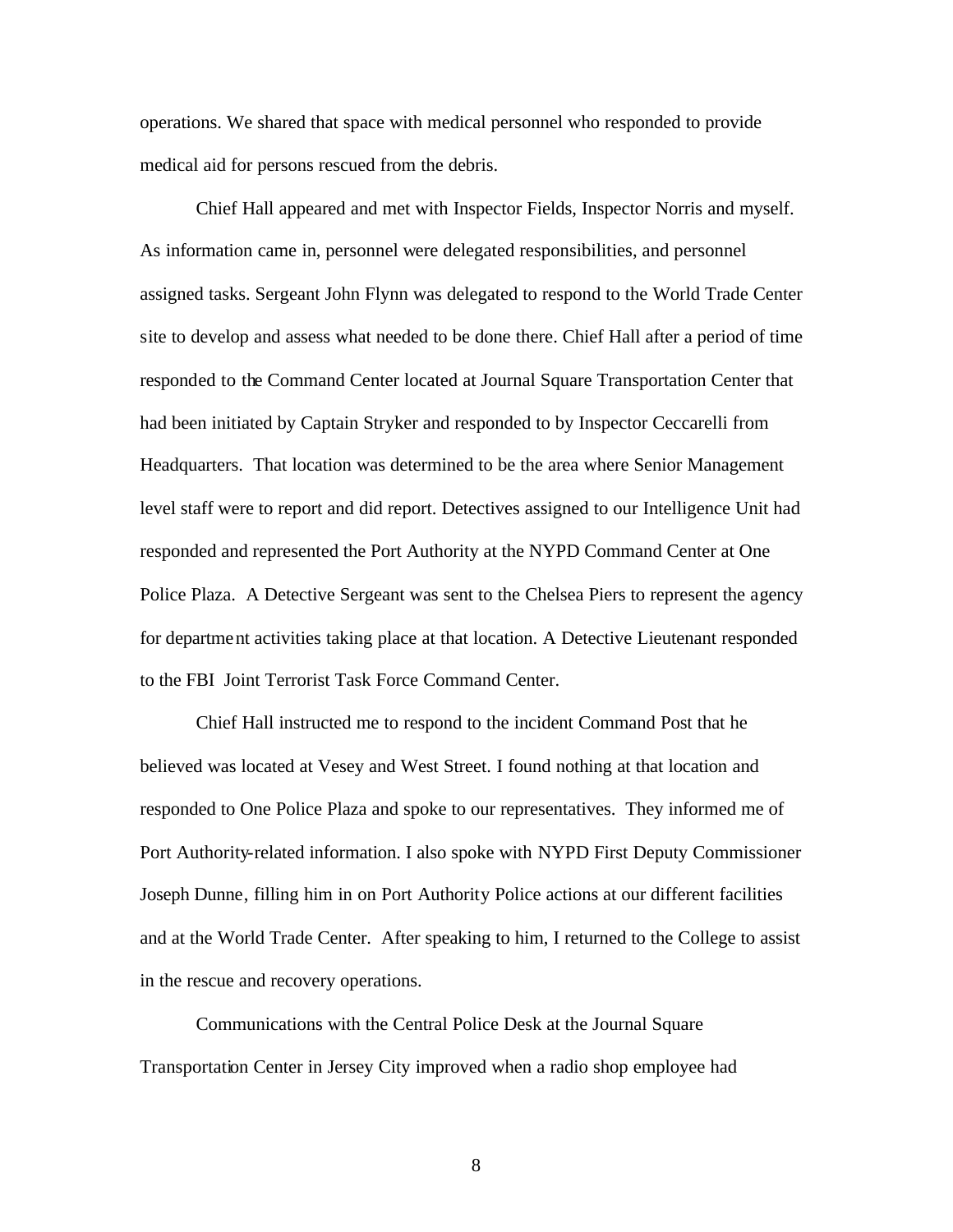responded to a high-rise under construction and installed equipment that brought back communications over the All-Facility Channel. That became our main source of communications. Later in the day, our mobile Command Post, parked outside the College, worked with Verizon employees to establish hard line phone communications. As the morning became afternoon then evening, some order began to be restored at the World Trade Center site, and retired Port Authority Chief Nachstein's words rang true and guiding. Communications remained limited and individuals took actions to solve problems at hand.These individual actions started to stabilize the situation even as World Trade Center Building Seven remained fully engulfed in fire and collapsed late in the afternoon. The Port Authority Police chain of command had been reestablished, realizing the reality of our personnel losses. During the late afternoon, I was designated as the Port Authority Police Site Commander. Supervisors were delegated to account for all police personnel who had responded to the attacks. During the early evening, two of our police personnel, Sergeant John McLoughlin and Officer Wil Jimeno, were located in the collapse and rescue operations began taking place to bring them out – Wil l was brought out first, and the next morning, John was rescued.

During the entire incident, I was cognizant and anticipated what might happen next. One had to anticipate other terrorist actions, not just at the World Trade Center site, but also at our other facilities. They needed to be protected and an increased presence of security made certain that the extra manpower sent to Lower Manhattan did not jeopardize staffing levels at the other facilities. Supervisors were delegated to account for all police personnel who had responded to the attacks, and who were present at the other facilities. Planning for personnel coverage started for the upcoming day and week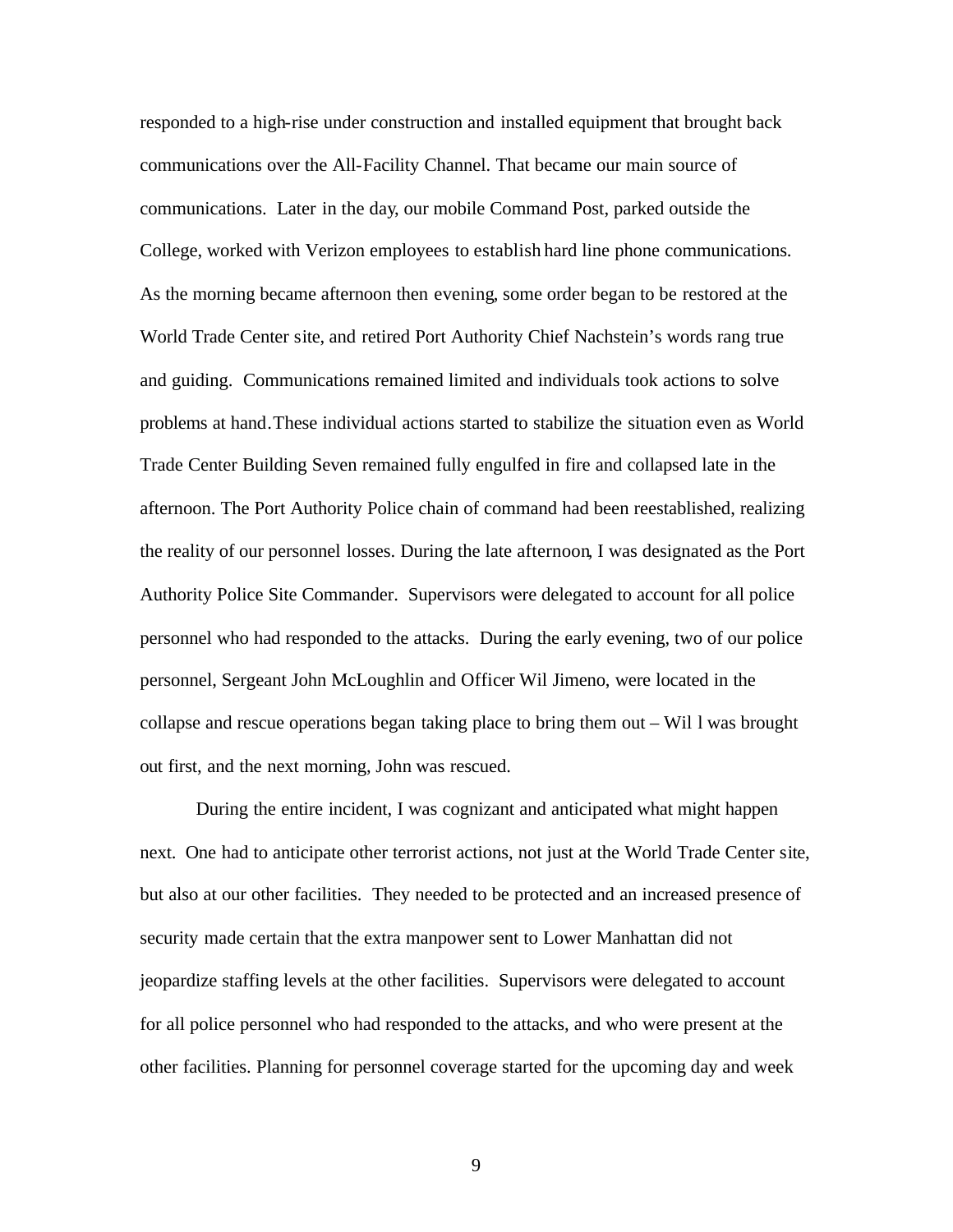to come. After discussions, the personnel were placed on 12-hour tours, with all time off cancelled and even those out on medical leave were brought back to work, if physically able.

As Alan Reiss testified, the attacks of September 11 were not the first time that the World Trade Center was targeted and attacked by terrorists. The 1993 bombing taught us quite a bit about preparedness and responsiveness. One of the most important lessons learned from 1993, which has been even more pronounced in the wake of September 11, is the importance of coordination between local, state and federal agencies.

The Port Authority as an agency has historically held annual physical response drills as well as more frequent tabletop exercises at all their facilities. These drills involved other government agencies as well as Port Authority tenants in testing and developing their decision-making capabilities. The recent Millenium/Y2K and OP/Sail 2000 events involved review and planning at all the facilities, but especially at the World Trade Center. Incident Command training and drills were also done on a multi-agency basis. Just weeks before 9/11, Port Authority executive staff, along with dozens of local, state and federal agencies participated in the "Gateway 2000" tabletop exercise on a simulated Weapons of Mass Destruction attack at Port Newark. This exercise tested the participant's ability to work under a unified command structure as the situation evolved.

The Port Authority has remained on a heightened state of alert at all its facilities since 9/11 and continues its close working relationship with the many existing law enforcement entities. The sharing of intelligence information, pooling of resources and exercises serve as an important deterrent in the war on terror. These working